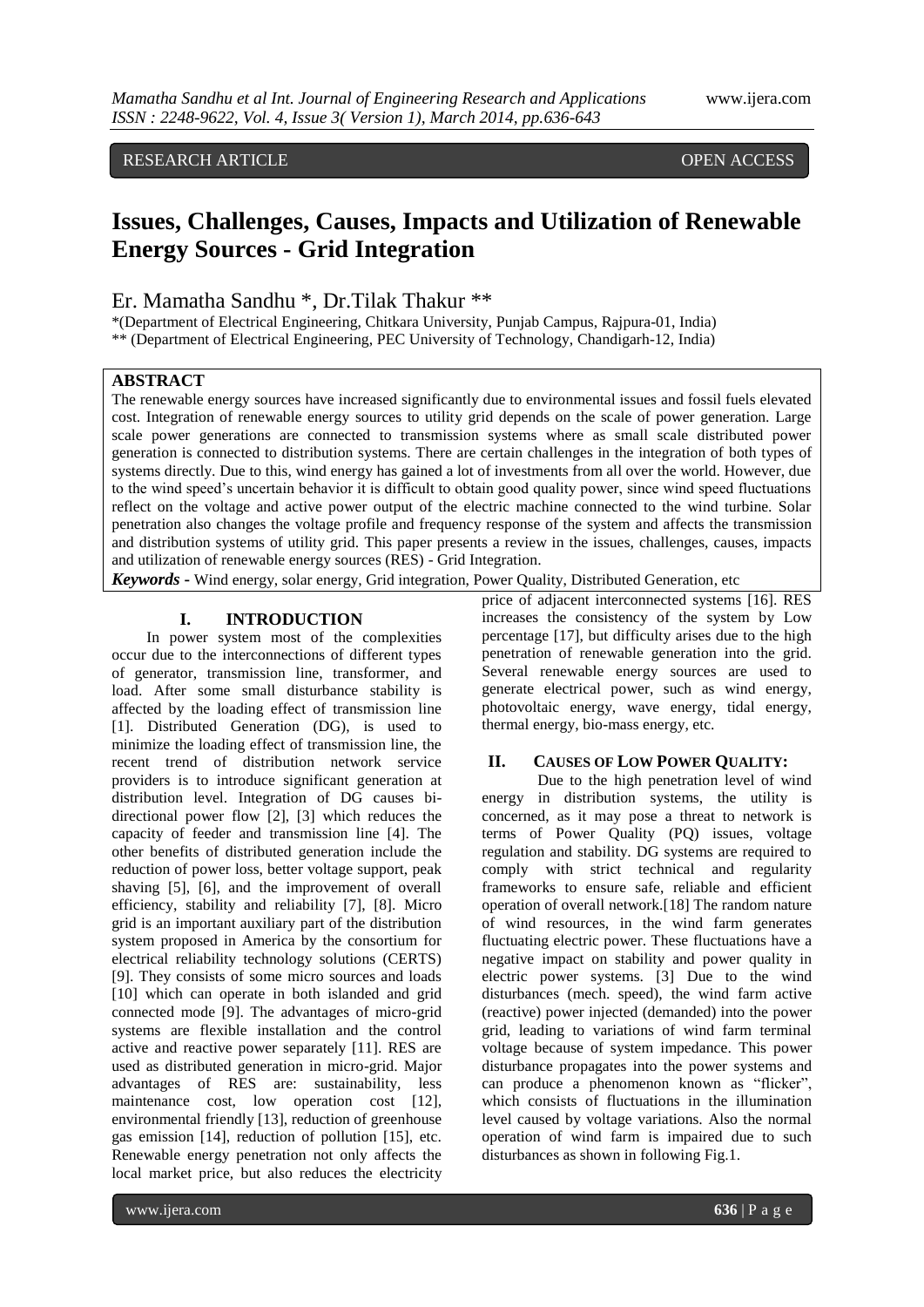

Fig.1. Grid Connection of a Wind Farm

[4] For large wind farms, Low voltage ride through (LVRT) is now required in most power systems. Although variable speeds wind turbines are dominant technology. Now days, fixed speed wind turbines still retains a sizeable market shares as the simplest wind turbine. [5] Integrating these large numbers of wind farms into the power system within this short time span leads to serious challenges for the grid operators in order to stay in compliance with the regularity and legal framework. [6] Large scale integration of DG units in the distributed grid not only affects the grid planning but also has an impact on the operation of the distribution grid such as voltage control, power quality, protection system, fault level and grid losses. The power flow in the distribution grid as well as the grid losses and voltage control are affected. The effect of the integration of the DG on power quality concerns three major aspects. 1) Dips and Steady state voltage rise 2) Voltage flicker 3) Harmonics. Inverter connected DG units might cause harmonics. The magnitude and order of the harmonic currents depends on the technology of the converter and mode of operation. The injection of harmonics current can distort the voltage waveforms which can propagates through the grid. [19-20] Integration of renewable energy systems to the grid takes place through power electronics converters. There is increase in total harmonics distortion (current) with number of grid connected induction generators. A sharp increase is seen in reactive power requirements from grid when machines are switched in simultaneously. Higher current harmonics distortion is seen in the lines which are lightly loaded. Therefore there is necessity to keep the load perfectly balanced. Power factor, also drops significantly with more number of induction generators connected to grid. [21] Voltage swell is caused by system faults, load switching and capacitor switching and voltage sags caused by faults, increased load demand, etc. [22] - [23] under unsymmetrical voltage dip the Double fed induction generators behavior is studied. Instead of the large transient rotor current caused by the symmetrical voltage dip, the large electric torque pulsation and dc voltage ripple in back to back VSCs are identified as

the most severe problems of DFIG under unsymmetrical voltage dip. [24] The variable speed wind turbines need a power converter that increases the component count and make the control more complex. The overall cost of the power electronics is about 7% of the whole wind turbine. [25] Grid connection brings problems of voltage fluctuations and harmonic distortion. [26] Both during grid faults and in normal conditions, active power control will play an important role. [27] Regulators based on symmetrical components are well suited to control grid connected converters. [27-28] with increase in number of grid connected induction generators in the circuit, reactive power consumption increases. There is increase in total harmonic distortion (current) with number of grid connected induction generators, hence there is need to compensate this effect, has the number of induction machines increases in the circuit.

# **III. ISSUES OF RENEWABLE ENERGY SOURCES SYSTEMS – GRID INTEGRATION**

#### **3.1 WIND ENERGY SYSTEM**

Due to availability of wind renewable energy sources abundantly, wind energy generation is increasing day by day [13], [29] to develop rural electrification, increase job opportunities in technology [30]. But there are some limitations to the penetrating of wind energy into the grid. Wind speed forecasting has high uncertainty, high volatility and low predictability [12], [31] reduces the system security [32] and wind revenue [33]. Problem in maintaining voltage profile [34]–[36]. Most of the wind turbines are coupled with SCIG [37], which are not able to support reactive power within the system. More stress on breaker, transmission line, bus bar at the time of fault occurs, due to high penetration of wind energy resources [15], [38] due to low fault ride-through (FRT) capability of wind generator [39], [40]. High penetration of wind energy creates stability problem, and possible blackouts [12], [35] thus wind energy penetration is limited by ATC (available transfer capability) of the system [29]. Frequency behavior of the system also changes with wind penetration [34], [35], [40] due to lower inertia of distributed wind generators [41]. Finally, wind energy penetration reduces overall efficiency and power quality [15], [35].

From the design perspective it is found that some generators are directly connected to the grid through a dedicated transformer while others incorporate power electronics, many designs, however, include some level of power electronics to improve controllability and operating range. [42] shows that the impact of the yaw error and horizontal wind shear on the power (torque) and voltage oscillations over the tower shadow and vertical wind shear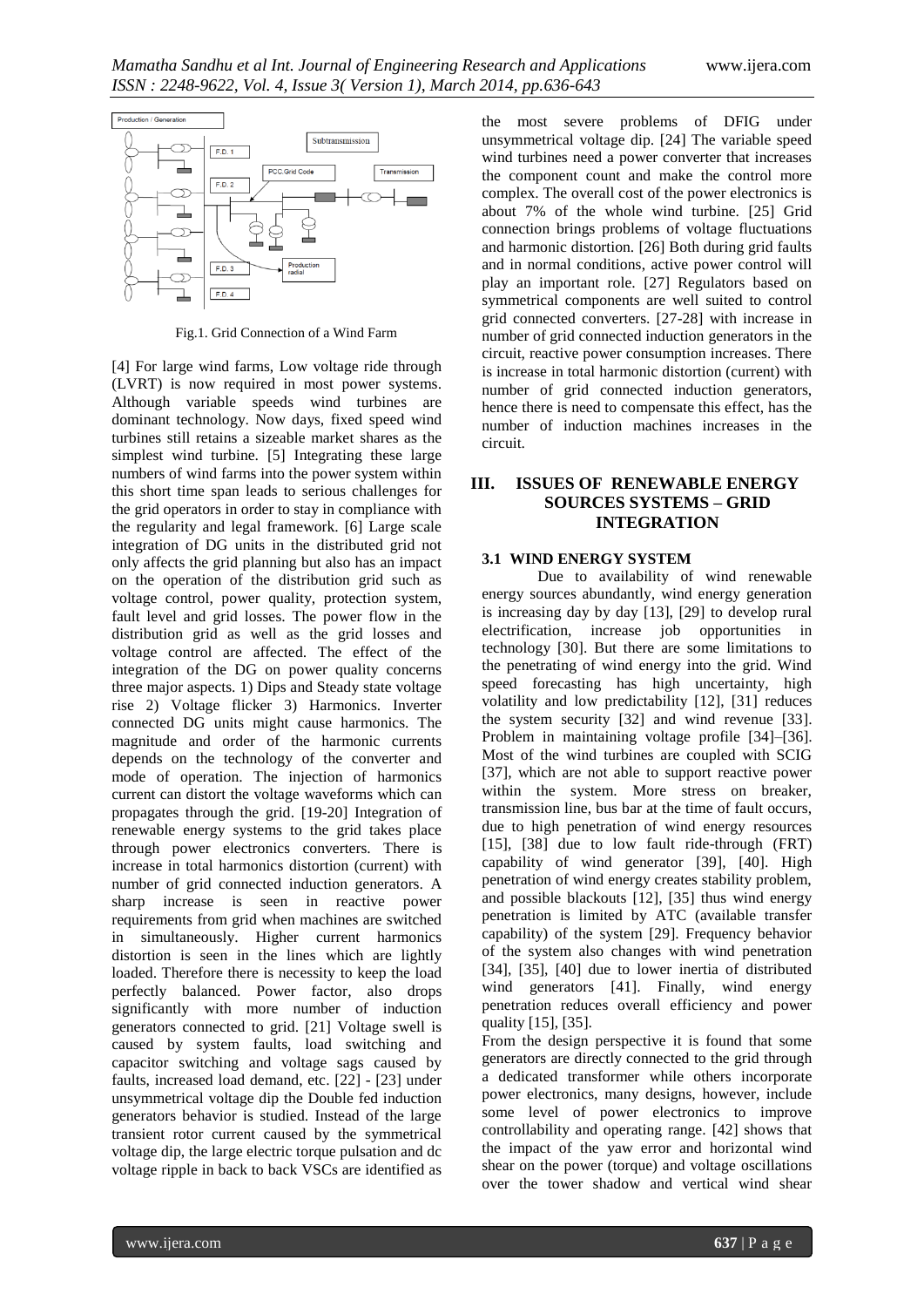effects. [43] A literature survey [44] of the new grid codes adopted for the problems of integrating large amounts of wind energy to the electric grid. By the above survey it shows that, the new wind farms must be able to provide voltage and reactive power control, frequency control and fault ride through capability in order to maintain the electric systems stability, For the existing wind farms with variable speed, double-fed induction generators (DFIG) and synchronous generators (SG), a frequency response in the turbine control system can be incorporated by a software upgrade. Wind farms with fixed speed induction generators (FSIG) have to be phased out because they cannot offer the required voltage or frequency control. An overview of the developed controllers for the converter of grid connected system [45] shows that, DFIG has now the most efficient design for the regulation of reactive power and the adjustment of angular velocity to maximize the output power efficiency. These generators can also support the system during voltage sags. However, the drawbacks of converter-based [46] systems are harmonic distortion injected into the system. Anti islanding is one of the important issues for grid connected DG systems, major challenge for the islanding operation and control schemes is the protection coordination of distribution systems with bidirectional flows of fault current. This is unlike the conventional over-current protection for radical system with unidirectional flow of current. Therefore extensive research is being carried out on the overview of the existing protection techniques with islanding operation and control, for preventing disconnection of DGs during loss of grid, as discussed in [47].

#### **3.2 SOLAR ENERGY SYSTEM**

The huge amount of solar energy is available on the earth. Humans consume almost 15 TW of solar energy [48]. Customers are interested in solar power due to low cost, environment friendly [49], flexible installation and no reactive power consumption by solar panel. But constraints of solar generation are: high installation cost of solar panels [50], low generation capacity [4], uncertainty of solar irradiance [51], and power fluctuation due to intermittency behavior of sunlight [52]. Solar penetration also changes the voltage profile and frequency response of the system [2], [3]. PV system is designed with unity power factor and the characteristics of output power are dependent on the inverter [53]. There is no LVRT (Low voltage-ride through) capability and it does not contribute at the time of fault or any transient condition of the system [4]. Since photovoltaic system has no inertia, some extra devices are required to maintain frequency oscillation [53].

Generation size of solar cell is small. In practical, solar panel is distributed all over the system (like small solar panel in every house). A photovoltaic

system supplies the real power to the system and does not consume any reactive power. [54] examined cloud transient effects if the PV were deployed as a central-station plant, and it was found that the maximum tolerable system level penetration level of PV was approximately 5%, the limit being imposed by the transient following capabilities (ramp rates) of the conventional generators. [55] the operating experience of the Southern California Edison central-station PV plant at Hesperia, CA, suggests that this plant had a very "stiff" connection to the grid and represented a very low PV penetration level at its point of interconnection. [56] Voltage regulation issues on the Public Service Company of Oklahoma system during the passage of clouds over an area with high PV penetration levels, if the PV were distributed over a wide area. At penetration levels of 15%, cloud transients were found to cause significant but solvable power swing issues at the system level, and thus 15% was deemed to be the maximum system level penetration level.

A European consortium called distributed generation with high penetration of renewable energy sources (DISPOWER) that includes universities, research institutes, manufacturers, and representatives of several segments of the utility community [58]. This report examined many different types of DG in many configurations. Items in the DISPOWER report that are of specific interest. The report describes the Power Quality Management System (PQMS), which uses TCP/IP as its protocol and Ethernet cables as the physical communications channel. Initial field tests appear to be promising. One section of the report deals specifically with problems expected as DGs approach high penetration levels. Harmonics increased slightly when the DGs were present, but never did they reach a problematic level. This study does not include a suggestion of a maximum penetration level. [59] Examined the impact of PV penetration in the UK, where utility source series impedances are typically higher than in the U.S. It examined the probability distributions of voltages in a simulated 11 kV distribution system with varying levels of PV penetration, using an unbalanced load flow model. The probability density functions indicated that PV causes the distribution to shift toward higher voltages, but only by a small amount. The study's findings include: If one employs very strict reading of the applicable standard in the UK (BS EN 50160), then PV penetration is limited to approximately 33% by voltage rise issues. However, at 50% penetration, the voltage rise above the allowed limits is small, and so the authors suggest that the 33% limit is somewhat arbitrary. As per the results in [57], the authors of [59] found that at 50% penetration distribution system losses were reduced below the base-case values, largely because of reductions in transformer loading. Voltage dips due to cloud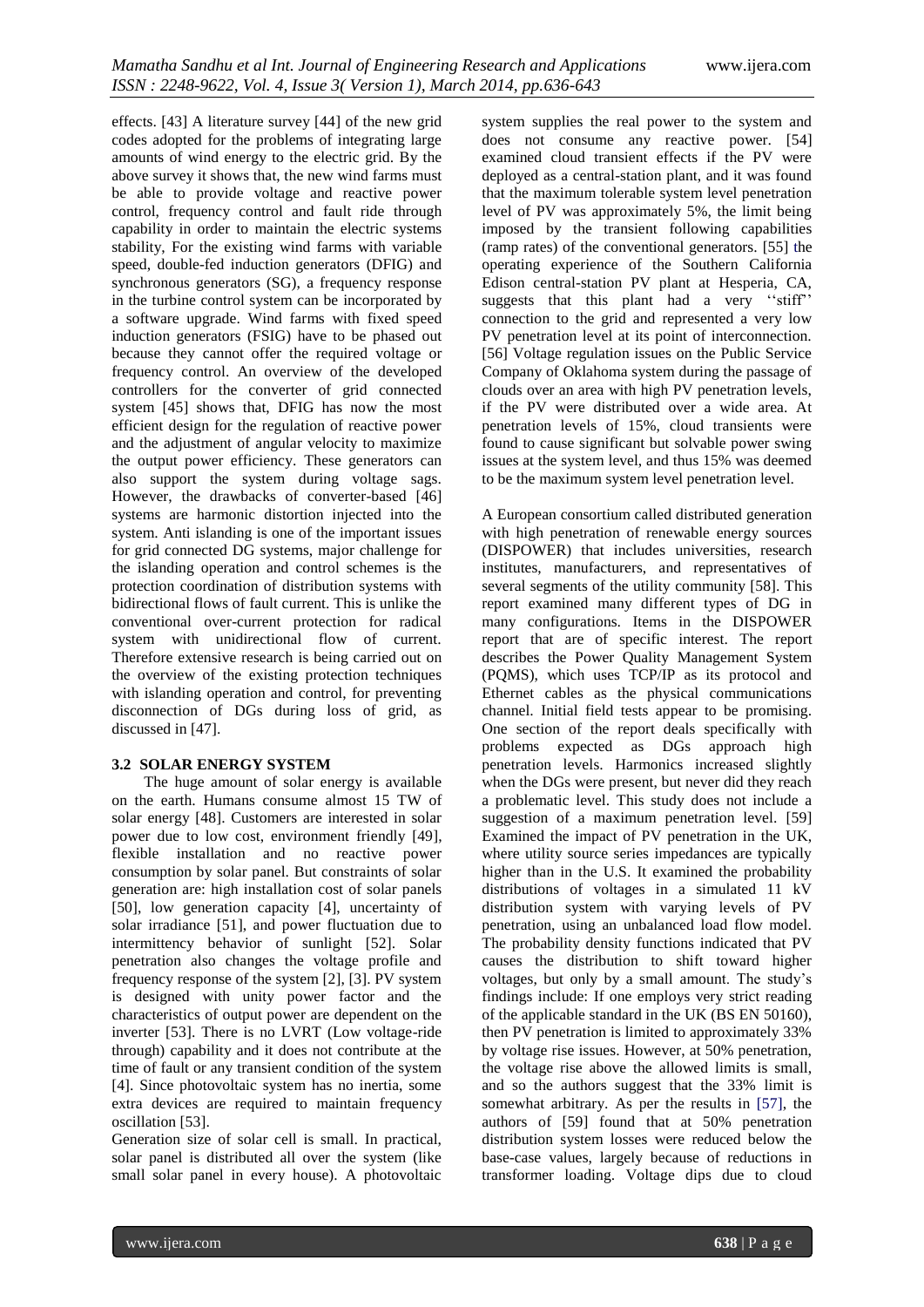transients might be an issue at 50% penetration, and the authors suggest further study of this issue.

# **IV. ISSUES AND CHALLENGES OF RES -**

# **GRID INTEGRATION**

Renewable energy sources are intermittent in nature hence; it is therefore a challenging task to integrate renewable energy resources into the power grid. Challenges and issues associated with the grid integration of various renewable energy sources particularly solar photovoltaic and wind energy conversion systems. [67], further these challenges are broadly classified into technical and nontechnical and described below.

#### **A. Technical Issues:**

The following are the technical issues are described as

- 1. Power quality
- a. Harmonics
	- b. Frequency and voltage fluctuation
- 2. Power fluctuation
	- a. Small time power fluctuations
	- b. Long time or seasonal power fluctuations
- 3. Storage
- 4. Protection issues
- 5. Optimal placement of RES
- 6. Islanding.
- **B. Non- Technical Issues:**
- 1. Due to scarcity of technical skilled workers.
- 2. Less availability of transmission line to accommodate RES.
- 3. RES technologies are excluded from the competition which discourages the installation of new power plant for reserve purpose.

## **V. IMPACTS OF POWER QUALITY – GRID INTEGRATION**

The impacts of poor quality are broadly classified as: direct, indirect and social. A detail has been described in [60]. A survey based on interviews and web based submission, conducted over a 2-years period in 8 European countries, reported in [61]. Survey reported PQ costs due to the effect of voltage dips and swells, short & long interruption, harmonics, surges and transient, flicker, unbalance, earthling and electromagnetic compatibility (EMC) problems. Dips and short interruptions account for almost 60% of the overall cost to industry and 57% for the total sample the study also shows that the economic impact of inadequate PQ costs industry and services sector some 4% and 0.15% of their annual turnover. It is necessary to consider the impact of DG in terms of cost of power Quality in [62-65].

The contemporary sophisticated requirements related to the dynamic performance of RES during system disturbances and their respective contribution to system recovery and voltage support, unsolicited impacts on the system that even can contradict the intention of system recovery is shown in [66].

#### **VI. VARIOUS SOLUTIONS OF RES UTILIZATION**

The increasing number of renewable energy sources and distributed generators requires new strategies for the operation and management of the electricity grid in order to maintain or even to improve the power-supply reliability and quality. The renewable energy sources such as solar, wind etc. has accelerated the transition towards greener energy sources. [67], keeping in view of the aforesaid some of the key solutions for RES utilizations are:

1. The power balance using RES can be carried out by integrating RES with energy storage unit. The benefits of battery energy storage system (BESS) are classified based on end – users as:

Transmission level uses, System level uses, ISO Market uses.

2. The power-electronic technology plays an important role in distributed generation and in integration of renewable energy sources into the electrical grid, and rapidly expanding as these applications become more integrated with the gridbased systems. During the last few years, power electronics has undergone a fast evolution, due to two factors, the development of fast semiconductor switches that are capable of switching quickly and handling high powers and introduction of real- time computer controllers that can implement advanced and complex control algorithms. These factors have led to the development of cost- effective and gridfriendly converters. The performance of power electronic systems, especially in terms of efficiency and power density, has been continuously improved by the intensive research and advancements in circuit topologies, control schemes, semiconductors, passive components, digital signal processors, and system integration technologies, [68].

3. Intermittence of power generation from the RES can be controlled by generating the power from distributing RES to larger geographical area in small units instead of large unit concentrating in one area.

4. In case of irrigation load, the load is fed during the night time or off peak load time and this is fed by conventional grid. On other hand power generated by RES like solar PV is generated during day time so we can use this power for irrigation purposes instead of storing the energy for later time which increases the cost of the overall system. Using the solar water pumping for irrigation gives very high efficiency approx 80% to 90% and the cost of solar water pumping is much lesser than the induction motor pumping type.

5. In large solar PV plant output power is fluctuating during the whole day and this power is fed to the grid, continuously fluctuating power gives rise to the security concern to the grid for making stable grid.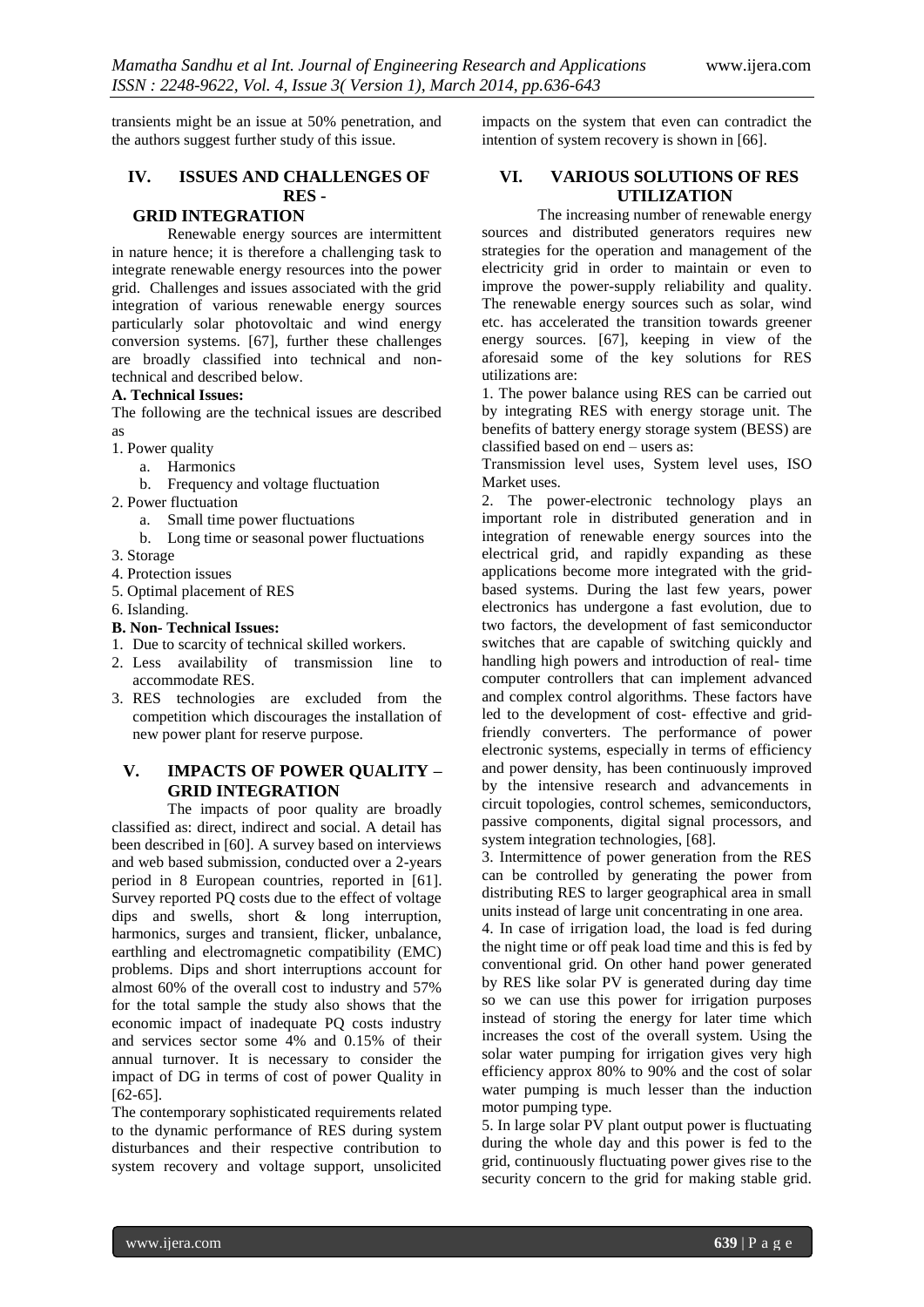Solar PV plant owner have to install the different type of storage system which gives additional cost to the plant owner. Once the storage system is fully charged then this storage elements gives no profit to the system owner. Therefore solar based water pumping system may be installed instead of storage system.

## **VII. CONCLUSIONS**

Recent trends in the power generation and distribution system shows that penetration level of DG into the Grid has increased considerably. End user appliances are becoming more sensitive to the power quality condition. This Case presents a technical review of causes of Power quality Problems associated with renewable based distribution generation system (wind energy, solar energy). Voltage decrease with wind penetration and increase with solar penetration, thus this paper shows the effect of wind and solar penetration is different in nature. In this paper, some issues, impacts related to grid integration of RES and their utilization, available in the literature have been presented. To minimize the fluctuations and intermittent problems power electronic devices are viable options. Further, energy storage and use of dump load and MPPT could be used for reducing the power fluctuations in PV systems. The up-gradation in balance of systems by incorporating the new materials and storage elements could reduce the problems associated with grid integration.

#### **REFERENCES**

- [1] R. Mihalic, P. Zunko, and D. Povh, "Improvement of transient stability using unified power flow controller," IEEE *Transactions on Power Delivery*, vol. 11, no. 1, pp. 485–492, Jan 1996.
- [2] A. Canova, L. Giaccone, F. Spertino, and M. Tartaglia, "Electrical impact of photovoltaic plant in distributed network," IEEE *Transactions on Industry Applications*, vol. 45, no. 1, pp. 341–347, Jan.-Feb. 2009.
- [3] C. H. Lin,W. L. Hsieh, C. S. Chen, C. T. Hsu, T. T. Ku, and C. T. Tsai, "Financial analysis of a large-scale photovoltaic system and its impact on distribution feeders," IEEE *Transactions on Industry Applications*, vol. 47, no. 4, pp. 1884–1891, July-Aug. 2011.
- [4] J.Enslin, "Network impacts of high penetration of photovoltaic solar power systems," in *IEEE Power and Energy Society General Meeting*, July 2010, pp. 1–5.
- [5] S. Bose, Y. Liu, K. Bahei Eldin, J. de Bedout, and M. Adamiak, "Tieline controls in microgrid applications," in *IREP Symposium on Bulk Power System Dynamics and Control -VII.Revitalizing Operational Reliability*, Aug. 2007, pp. 1–9.
- [6] A. Anwar and H. Pota, "Loss reduction of power distribution network using optimum size and location of distributed generation," in *21st Australasian Universities Power Engineering Conference (AUPEC)*, Sept. 2011, pp. 1–6.
- [7] N. Roy, M. Mahmud, and H. Pota, "Impact of high wind penetration on the voltage profile of distribution systems," in *North American Power Symposium (NAPS)*, Aug. 2011, pp. 1–6.
- [8] A. Kumar and W. Gao, "Voltage profile improvement and line loss reduction with distributed generation in deregulated electricity markets," in *TENCON, IEEE Region 10 Conference*, Nov. 2008, pp. 1–6.
- [9] W. Deng, W. Pei, and Z. Qi, "Impact and improvement of distributed generation on voltage quality in micro-grid," in *Third International Conference on Electric Utility Deregulation and Restructuring and Power Technologies*, April 2008, pp. 1737–1741.
- [10] X. Zhang, H. Zhang, J. Guerrero, and X. Ma, ―Reactive power compensation for parallel inverters without control interconnections in micro grid," in *Industrial Electronics*, *IECON, 34th Annual Conference of IEEE*, Nov. 2008, pp. 922–925.
- [11] Z. Ke, W. Jiang, Z. Lv, A. Luo, and Z. Kang, ―A micro-grid reactive voltage collaborative control system configuring dstatcom," in *Second International Conference on Mechanic Automation and Control Engineering (MACE)*, July 2011, pp. 1887– 1890.
- [12] C. L. Anderson and J. Cardell, "Analysis of wind penetration and network reliability through monte carlo simulation," in *Simulation Conference (WSC)*, Dec. 2009, pp. 1503–1510.
- [13] M. Shahabi, M. Haghifam, M. Mohamadian, and S. Nabavi-Niaki, "Microgrid dynamic performance improvement using a doubly fed induction wind generator," IEEE *Transactions on Energy Conversion*, vol. 24, no. 1, pp. 137–145, March 2009.
- [14] N. Maisonneuve and G. Gross, "A production simulation tool for systems with integrated wind energy resources," IEEE *Transactions on Power Systems*, vol. 26, no. 4, pp. 2285–2292, Nov. 2011.
- [15] J. Kabouris and F. Kanellos, "Impacts of large-scale wind penetration on designing and operation of electric power systems," *IEEE Transactions on Sustainable Energy*, vol. 1, no. 2, pp. 107–114, July 2010.
- [16] B. Klockl and P. Pinson, "Effects of increasing wind power penetration on the physical operation of large electricity market systems," in *CIGRE/IEEE PES Joint*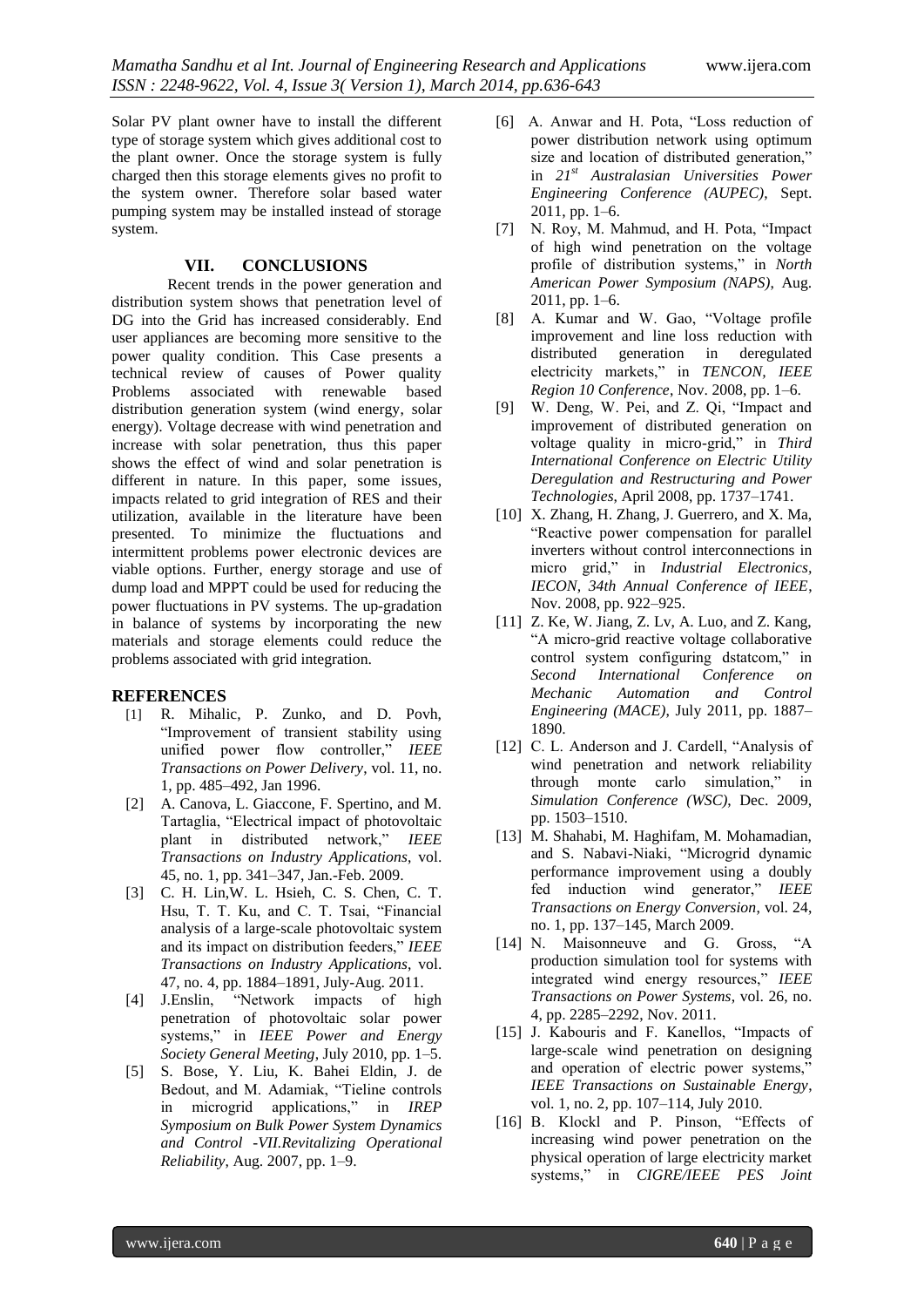*Symposium on Integration of Wide-Scale Renewable Resources Into the Power Delivery System*, July 2009, pp. 1–6.

- [17] K. N. Rashad M. Kamel, Aymen Chaouachi, ―Effect of wind generation system rating on transient dynamic performance of the microgrid during islanding mode," Scientific *Research, Low Carbon Economy*, vol. 1, pp. 29–38, Sept. 2010.
- [18] Mukhtiar Singh, Vinod khadkikar, Ambrish Chandra, Rajiv Verma, IEEE Member, "Grid Interconnection of Renewable Energy Sources at the Distribution level with Power-Quality Improvement Features" ,0885-8977/2010 IEEE.
- [19] S. K. Khadem, M. Basu, M. F. Conlon," Power Quality in Grid Connected Renewable Energy systems-Role of Custom Devices", European Association for the Development of Renewable Energies, Environment & power quality *, International Conference ,Granada (Spain*), 23rd to 25th March , 2010.
- [20] Math H.J., Jin Zhong, Francise Zavoda, " Power Quality Aspects of Smart Grids", European Association for the Development of Renewable Energies, Environment & power quality , *International Conference ,Granada (Spain),*23rd to 25th March , 2010.
- [21] Nermeen Talaat , W.R.Ibration ,George L. Kusic , "New Technique for Categorization" of Power Quality Disturbances", 978-1-4244-2501 , 2008 IEEE.
- [22] A. Arulampalam M. Barnes, N. Jenkins and J. B.Ekanayake, "Power Quality and Stability Improvement of a Wind farm using STATCOM supplied with hybrid battery energy storage" IEEE Proceeding of Genc. *Transm, Distrib.,* Vol.153,No.6 , Pp.701-710 , Nov.2006.
- [23] Pedro Rodriguez , A. drianv Timbus , Member IEEE , "Flexible Active Power Control of Distributed Power Generation systems during Grid faults", IEEE Trans. On *Industrial Electronics,* Vol.54 , No.5 , Pp.2583-2592, oct, 2007
- [24] Marija D. IIic , Yuri Makaror and David Hawkins, "Operations of Electric Power Systems with High Penetration of Wind Power: Risks & Possible Solutions ", 4244-1298,2007 IEEE.
- [25] Spertino, F.; Di Leo, P.; Corona, F.; Papandrea, F., 3rd IEEE International Symposium on Power Electronics for Distributed Generation Systems (PEDG), *[IEEE Conference Publications](http://ieeexplore.ieee.org/xpl/mostRecentIssue.jsp?punumber=6248406)*  [2012 ,](http://ieeexplore.ieee.org/xpl/mostRecentIssue.jsp?punumber=6248406) Page(s): 564 - 569.
- [26] O.A.Giddani, G.P.Adam, O.Anaya-lara, G.Burt and K.L.Lo, IEEE Member, " Control Strategies of VSCHVDC

Transmission system for Wind Power Integration to meet GB Grid Code Requirements‖, 978-1-4244-4987- 3/2010 IEEE.

- [27] Rolf Grunbaum, IEEE Member, "FACTS for Grid Integration of Wind Power", 2010 IEEE.
- [28] M. F. Farias , M. G .Cendoya, P. E. Battaiotto, "Wind farms in Weak Grids Enhancement of Ride-Through Capability Using Custom Power Systems ", 978-1-4244-2218-0/2008 IEEE.
- [29] J.Kabouris and C. Vournas, "Designing controls to increase wind power penetration in weakly connected areas of the hellenic interconnected system,‖ in *IEEE Power Engineering Society General Meeting*, July 2003, pp. 1964–1969.
- [30] K.Nigim and W. J. Lee, "Micro grid integration opportunities and challenges," in *IEEE Power Engineering Society General Meeting*, June 2007, pp. 1–6.
- [31] L.Wang and C. Singh, "Pso-based multicriteria economic dispatch considering wind power penetration subject to dispatcher's attitude," in 38th North American Power *Symposium*, Sept. 2006, pp. 269 –276.
- [32] A. Ciupuliga, M. Gibescu, E. Pelgrum, P. Jacobs, K. Jansen, and W. Kling, "Roundthe-year security analysis with large-scale wind power integration," *IEEE Transactions on Sustainable Energy*, vol. 3, no. 1, pp. 85– 93, Jan. 2012.
- [33] J. Liang, S. Grijalva, and R. Harley, "Increased wind revenue and system security by trading wind power in energy and regulation reserve markets," IEEE *Transactions on Sustainable Energy*, vol. 2, no. 3, pp. 340–347, July 2011.
- [34] J. Duval and B. Meyer, "Frequency behavior of grid with high penetration rate of wind generation,‖ in *PowerTech, IEEE Bucharest*, July 2 2009, pp. 1–6.
- [35] P. Gardner, M. Tremblay, and D. Price, ―Technical requirements for high-penetration wind : What system operators need, and what wind technology can deliver," in *CIGRE/IEEE PES Joint Symposium ON Integration of Wide-Scale Renewable Resources Into the Power Delivery System*, July 2009, pp. 1–11.
- [36] R. P. B. Jayashri R A Kumudini Devi, ―Analysis of the impact of interconnecting wind turbine generators to the utility grid," *Wind Engineering*, vol. 30, no. 4, pp. 303– 316, 2006.
- [37] J.Ravishankar and M. Rahman, "Dynamic compensators for grid connected wind farms,‖ in *International Conference on Power Electronics, Drives and Energy*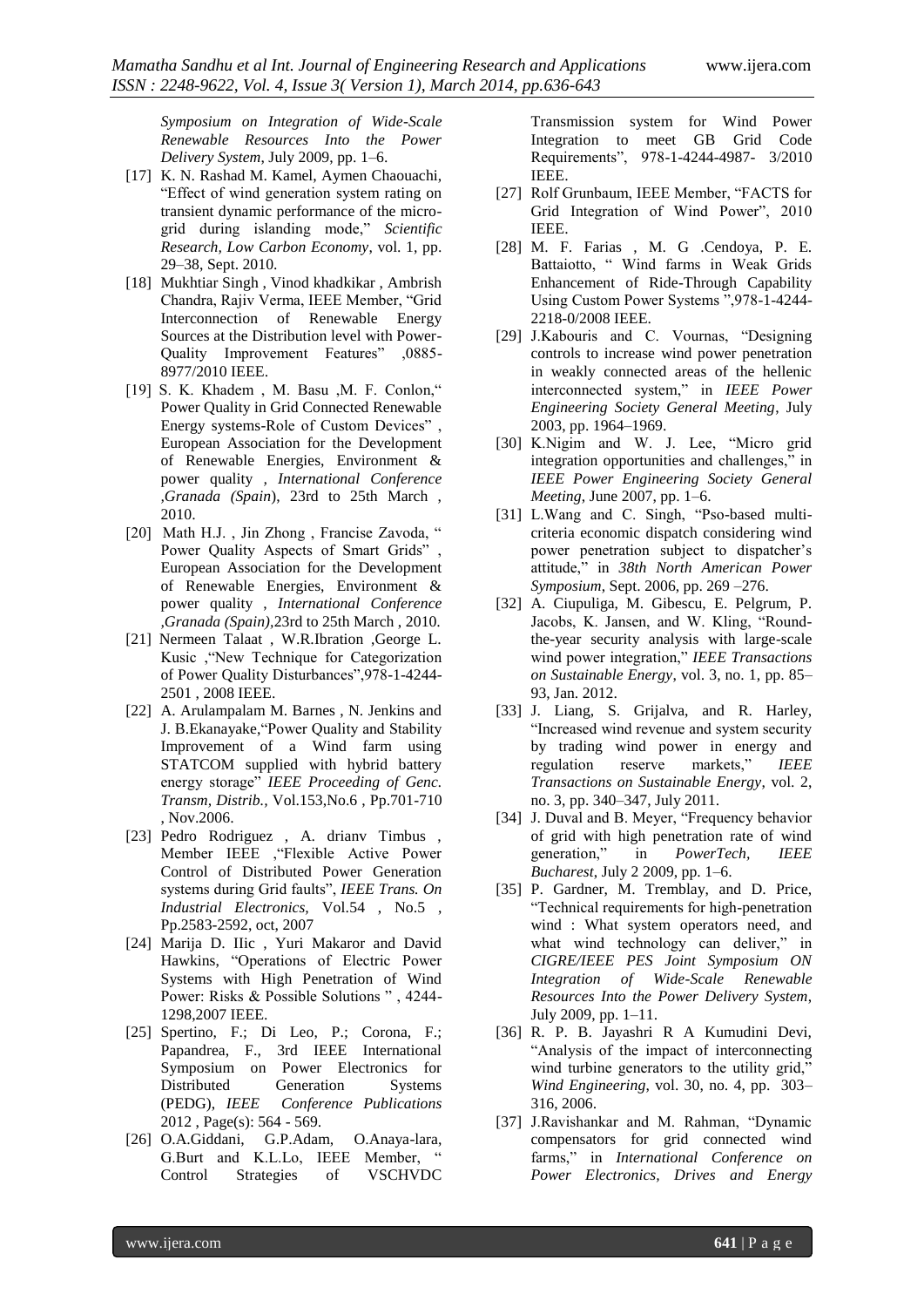*Systems (PEDES), Power India*, Dec. 2010, pp. 1–6.

- [38] M. Jacobs, "Transmission recommendations for high wind penetration," in *IEEE Power Engineering Society General Meeting*, June 2007, pp. 1–6.
- [39] C. Rahmann, H. J. Haubrich, A. Moser, R. Palma Behnke, L. Vargas, and M. Salles, ―Justified fault-ride-through requirements for wind turbines in power systems," *IEEE Transactions on Power Systems*, vol. 26, no. 3, pp. 1555–1563, Aug. 2011.
- [40] I. Margaris, J. Mantzaris, M. Karystianos, A. Tsouchnikas, C. Vournas, N. Hatziargyriou, and I. Vitellas, "Methods for evaluating penetration levels of wind generation in autonomous systems," in PowerTech, IEEE *Bucharest*, July 2 2009, pp. 1–7.
- [41] E. Vittal, M. O'Malley, and A. Keane, ―Rotor angle stability with high penetrations of wind generation,‖ *IEEE Transactions on Power Systems*, vol. 27, no. 1, pp. 353–362, Feb. 2012.
- [42] T. Devaraju , V.C.Veer Reddy, M.Vijaya Kumar, "Role of Custom Power Devices in Power Quality Enhancement- A Review", *International Journal of Engineering Science and Technology ,* Vol.2(8), Pp.3628- 3634 , 2010.
- [43] Y P Zhou , Paul Bauer , Jan A. Ferreira & Jan Pierik, "Operation of Grid Connected" DFIG under Unbalanced Grid Voltage Condition‖ , *IEEE Transaction on Energy Conversion* Vol.24,No.1 ,March 2009.
- [44] Paulo Carneiro , Pedro Torres , Rui M.G. Castro, Ana I. Estanqueiro, "On the Assessment of Power Quality Characteristics of Grid Connected Wind Energy Conversion System ", EDP Distribuicao.
- [45] Nermeen Talaat , W.R. Ibration , George L. Kusic, "New Technique for Categorization" of Power Quality Disturbances", 978-1-4244-2501 , 2008 IEEE.
- [46] A.Arulampalam M. Barnes , N. Jenkins and J. B. Ekanayake, "Power Quality and Stability Improvement of a Wind farm using STATCOM supplied with hybrid battery energy storage" IEE Proceeding of Genc. *Transm, Distrib.,* Vol.153,No.6 , Pp.701-710 , Nov.2006.
- [47] Jaun Manuel Carrasco , Leopoldo Garcia Franquelo, Jan T. Bialasiewicz ,Member IEEE, " Power Electronics Systems for the Grid Integration of Renewable Energy Sources: A Survey ", *IEEE Transactions on Industrial Electronics,* Vol.53, No.4, August 2006.
- [48] N. Stodola and V. Modi, "Penetration of solar power without storage," *Energy Policy*, vol. 37, no. 11, pp. 4730–4736, 2009.
- [49] Q. Zhao, P. Wang, Y. Ding, and L. Kumar Goel, "Impacts of solar power penetration on nodal prices and nodal reliability," in *IPEC ConferenceProceedings*, Oct. 2010, pp. 1134–1139.
- [50] K. S. Myers, S. A. Klein, and D. T. Reindl, ―Assessment of high penetration of solar photovoltaics in wisconsin," *Energy Policy*, vol. 38,no. 11, pp. 7338–7345, 2010.
- [51] G. Shafiullah, M. Amanullah, A. S. Ali, D. Jarvis, and P. Wolfs, "Prospects of renewable" energy a feasibility study in the Australian context,‖ *Renewable Energy*, vol. 39, no. 1, pp. 183–197, 2012.
- [52] W.Omran, M. Kazerani, and M. Salama, "Investigation of methods for reduction of power fluctuations generated from large grid connected photovoltaic systems," **IEEE** Transactions on Energy *Conversion*, vol. 26, no. 1, pp. 318–327, March 2011.
- [53] H. Liu, L. Jin, D. Le, and A. Chowdhury, "Impact of high penetration of solar photovoltaic generation on power system small signal stability," in *International Conference on Power System Technology (POWERCON)*,Oct. 2010, pp. 1–7.
- [54] Chalmers S, Hitt M, Underhill J, Anderson P, Vogt P, Ingersoll R. The effect of photovoltaic power generation on utility operation. *IEEE Transactions on Power Apparatus and Systems* 1985;PAS-104(March (3)):524–30.
- [55] Patapoff N, Mattijetz D. Utility interconnection experience with an operating central station MW-Sized photovoltaic plant. IEEE Transactions on Power Systems and Apparatus 1985;PAS-104(August (8)):2020– 4.
- [56] Jewell W, Ramakumar R, Hill S. A study of dispersed PV generation on the PSO system. IEEE Transactions on Energy Conversion 1988; 3(September (3)):473– 8.
- [57] Quezada V, Abbad J, San Roma´n T. Assessment of energy distribution losses for increasing penetration of distributed generation. IEEE Transactions on Power Systems 2006; 21(May (2)):533–40.
- [58] Dispower: Distributed generation with high penetration of renewable energy sources. Final Public Report, 2006, available on the DISPOWER web site: www.dispower.org.
- [59] Thomson M, Infield D. Impact of widespread photovoltaics generation on distribution systems. IET Journal of Renewable Power Generation 2007;1 (March (1)):33–40.
- [60] J. G. Slootweg, Member IEEE ,S.W.H. de Haan," General Model for representing Variable speed Wind Turbines in Power